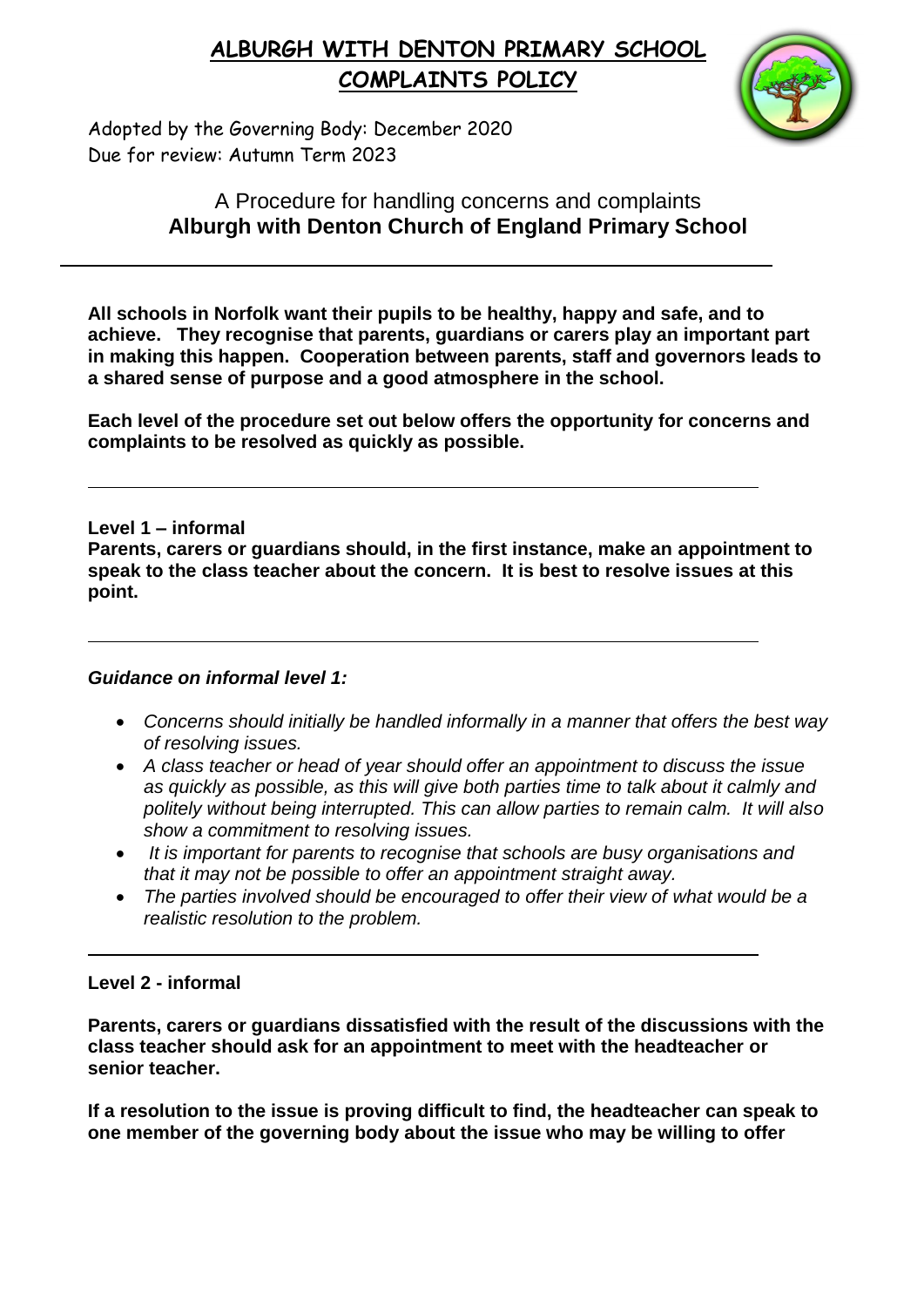

Adopted by the Governing Body: December 2020 Due for review: Autumn Term 2023

**informal intervention. However, there is no obligation on any governor to become involved at this level.**

**If everyone involved is unable to resolve the issue then it may be necessary to ask for information or support from a Children's Services Representative. The issue that is the focus of the complaint will determine the person contacted.** 

### *Guidance on informal level 2:*

- *It is always best to resolve issues informally at the earliest possible time but if the person is not satisfied with the result of the talk with the teacher or head of year then he/she can ask for an appointment to meet with the headteacher or, in a larger school, a member of the leadership team, a deputy head or assistant headteacher.*
- *It is in everyone's interest, particularly the child or children, for concerns and complaints to be sorted out quickly and smoothly.*
- *The aim should be that discussions end on a positive note with no bad feeling.*
- *It is good practice for headteachers or member of the leadership team, a deputy head or assistant headteacher to write a letter to parents summarising what has been agreed regarding the issue.*
- *The headteacher, a member of the leadership team, a deputy head or assistant headteacher may feel that a particular governor's input would be helpful in bringing about a resolution but there is no obligation on any governor to become involved at this level.*
- *The advice from a Children's Services Representative will be designed to help facilitate a resolution to the problem as quickly as possible.*

#### *It is hoped that most problems will have been resolved by now.*

**Level 3 – formal complaint letter to headteacher**

**An issue that has not been resolved through the informal levels 1 and 2 can become an official complaint.**

**Parents, carers or guardians wishing to move to level 3 must write a formal letter of complaint to the headteacher. The letter will need to set out clearly the issues which have previously been discussed and why the parent, carer or guardian considers the issue to be unresolved.** 

**Headteachers should consider the complaint and discuss a resolution with the complainant. The headteacher should offer a resolution to the complainant in writing within 10 school days of receipt of the letter.**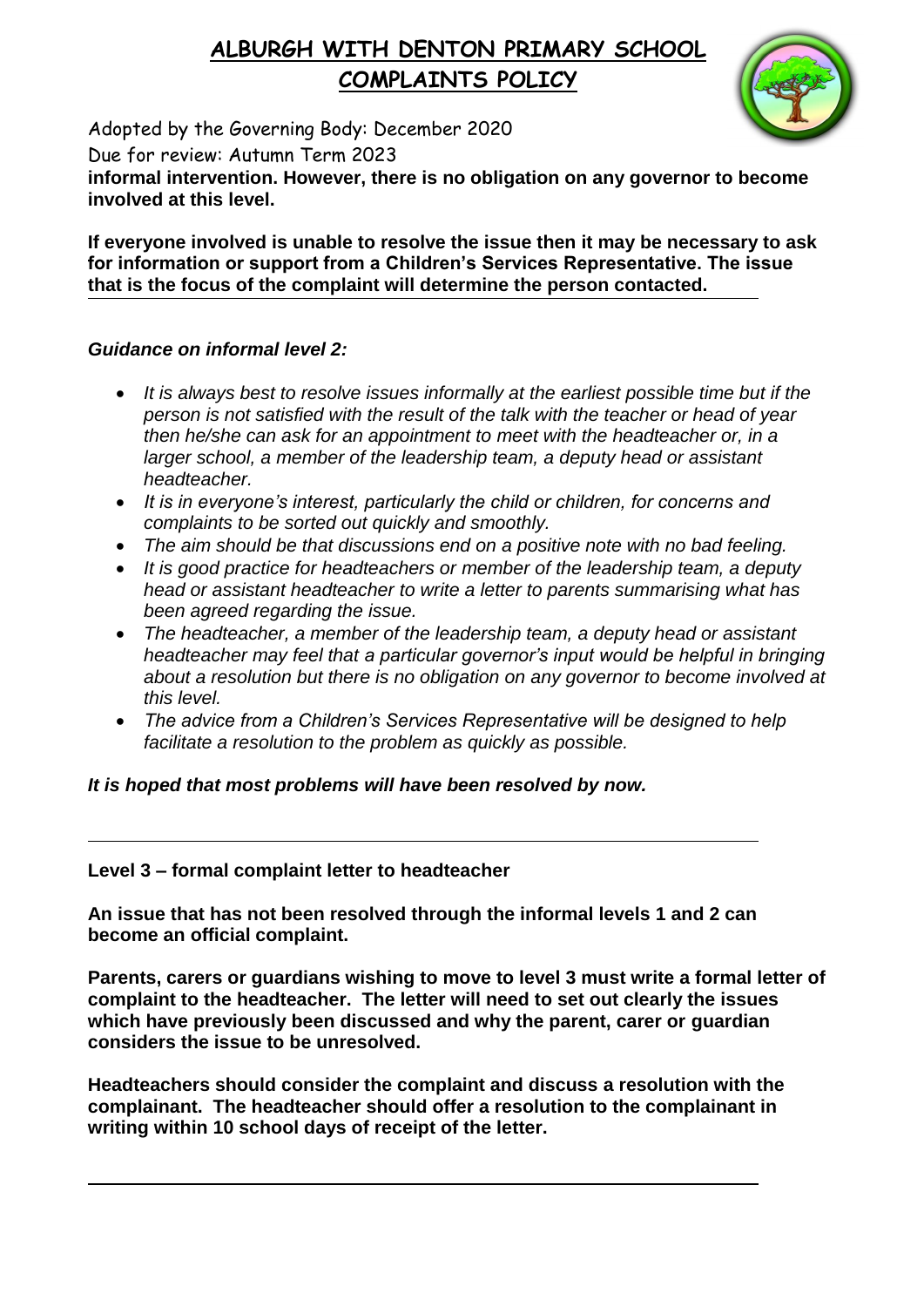

Adopted by the Governing Body: December 2020 Due for review: Autumn Term 2023 *Guidance on level 3- formal:*

 *An unresolved issue can now move to a formal complaint. This is a serious step to be taken. In consideration of future home/school relationships everyone concerned will need to negotiate an agreement and concentrate on finding a resolution to the issue.* 

**Concerns or complaints specifically about the headteacher.** 

**The decision that the headteacher has made as a result of the complaint does not become a complaint about the headteacher. If the complainant feels the complaint has not been resolved he/she should proceed to Level 4, a Governors' Complaints Panel.** 

**If, the concern or complaint is specifically about the headteacher and is unable to be resolved at the informal stage, then it will be necessary for the complainant to formally complain to the Chair of Governors. The school will provide the Chair of Governor's name and the complainant should write to him or her at the school address marking the envelope 'urgent, private and confidential'. The Chair of Governors should acknowledge the complainant's letter in writing within 5 school days of receipt and contact a Governor Support Service Officer for advice.** 

**Level 4 – formal complaint requesting a Governors' Complaints Panel.** 

**Time Scales:**

| <b>Receipt of complainant's letter</b>                                                       | Acknowledgement within 5 school days                                                         |
|----------------------------------------------------------------------------------------------|----------------------------------------------------------------------------------------------|
| <b>Receipt of complainant's letter</b>                                                       | Governors' Panel meeting within 15<br>school days (unless this goes into<br>school holidays) |
| Written documentation sent to<br>Governors' Panel Members and<br>complainant and headteacher | 5 school days before meeting.                                                                |
| <b>Governors' Panel members</b><br>decision communicated to all<br>concerned                 | As soon as possible but within 10<br>school days of meeting.                                 |

**Complainants wishing to move to level 4 of the formal complaints procedure will need to write a letter to the Chair of Governors to request that a Governors' Complaints Panel meets to hear the complaint. This formal complaint letter must be received within 10 school days of the last meeting with the headteacher concerning the issue. The complainant should write to the Chair of Governors at the school address marking the envelope 'urgent and confidential'. The letter will**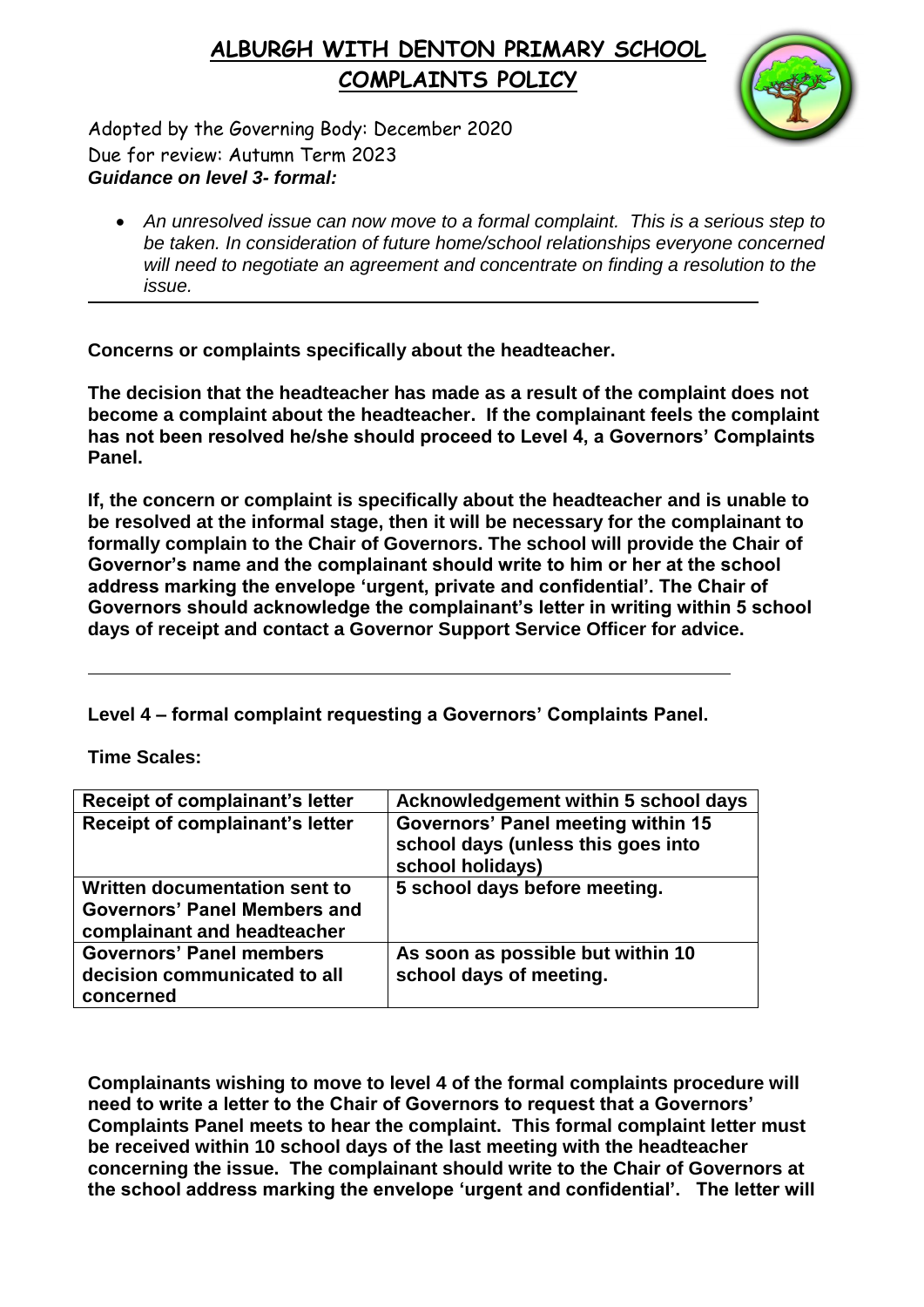

Adopted by the Governing Body: December 2020 Due for review: Autumn Term 2023

**need to set out the complaint that has previously been formally discussed with the headteacher and show why the matter is not resolved.**

#### **Before the meeting:**

**The chair of governors should appoint a clerk to the Governors' Complaints Panel, acknowledge the complainant's letter in writing within 5 school days of receipt and arrange for a panel of governors to meet within 15 school days of receipt. It must be recognised that if the letter is received within 14 school days to the end of term it may not be possible to organise the governors' panel meeting. In this case the matter should be dealt with within 10 school days of the school reopening.**

**The headteacher should be given a copy of the complainant's letter and written documentation should be requested from the school. The clerk should send both the complainant's letter and the school documentation to the Governors' Complaints Panel members, complainant and headteacher (and anyone else involved in the meeting) at least 5 school days before the date of the meeting.** 

**The complainant and headteacher will be invited to attend the Governor's Complaints Panel meeting to give a verbal statement in support of their documentation. Each of them can bring someone to support them if they wish.** 

#### **At the meeting:**

**The complainant and headteacher (or his representative) should provide all the relevant information they wish and the Governors' Complaints Panel members should clarify any points. After the complainant and headteacher (or his representative) have provided all the information they wish, the chair will ask all parties to leave except the panel members and the clerk.**

**After the meeting:**

**The Governors' Complaints Panel will write to all concerned within 10 school days to explain their decision and suggest a resolution to the problem, if appropriate. The decision of the Governor's Complaints Panel is final.** 

**The decision of the Governors' Complaints Panel will not be investigated. If, however, the complainant feels that the School and Governors have not followed the school's complaints procedure correctly, he/she can contact a Children's Services Officer for assistance.** 

**Chapter 3, paragraph 14 of a Guide to the Law for School Governors states: under the Education Act 1996, paragraphs 496 and 497, anyone can complain to the Secretary of State for Education and Skills if he or she believes that a governing body is acting "unreasonably" or is failing to carry out its statutory duties properly. However, intervention can only occur if the governing body or the Local Authority**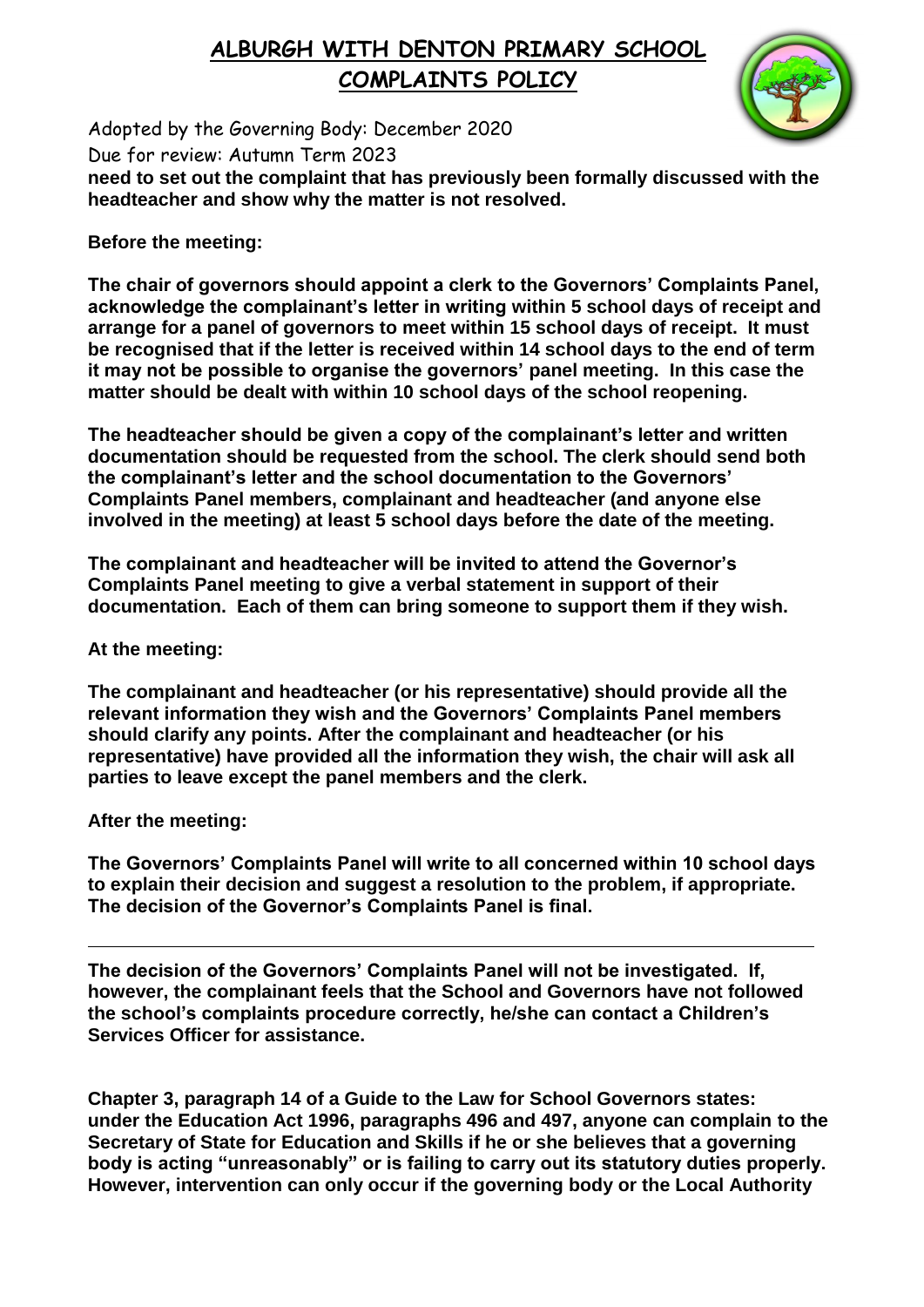

Adopted by the Governing Body: December 2020

Due for review: Autumn Term 2023

**has failed to carry out a legal duty or has acted "unreasonably" in the performance of a duty. Intervention would have to be expedient in the sense that there would have to be something that the Secretary of State for Education and Skills could instruct either party to do to put matters right.** 

### *Guidance on level 4 - formal:*

#### *Before the meeting:*

- *The formal complaints letter should be passed to the vice-chair if the chair will be unable to receive the letter within 5 days.*
- *Members of the Governors' Complaints Panel should have no prior knowledge of the complaint and it is, therefore, unlikely that staff governors will be members of the panel.*

### *At the meeting:*

- *The Complaints Panel must be made up of at least three members and a clerk.*
- *Although this is a formal meeting, every effort should be made to make it as informal as possible for all concerned.*
- *Everyone attending should be in the room at the same time*
- *Consideration may need to be given to the seating arrangements to make everyone feel equal and comfortable.*
- *The clerk should take notes of the meeting, listing who is present:*
	- *Governors, stating who is the Chair of the Governors' Complaints Panel*
		- *Headteacher (or his/her representative) and any other members of school staff*
		- *Parents and anyone accompanying them e.g. friend Clerk*
- *The chair of the Governors' Complaints Panel should open the meeting stating the purpose and the format of the meeting to clarify this to all in attendance.*
- *People present should introduce themselves stating their reason for being at the meeting.*
- *The chair of the Governors' Complaints Panel should request a verbal statement from the complainant in support of his or her written letter of complaint and why*

*s/he feels the issue has not been resolved. The Governors' Complaints Panel members can ask questions to make sure they understand the issue from the parent's point of view.* 

 *The chair of the Governors' Complaints Panel should request a verbal statement from the headteacher (or his representative) in support of his/her written account of the complaint and the steps taken to resolve the issue. The Governors' Complaints Panel members can ask questions to make sure they understand the issue from the headteacher's point of view.*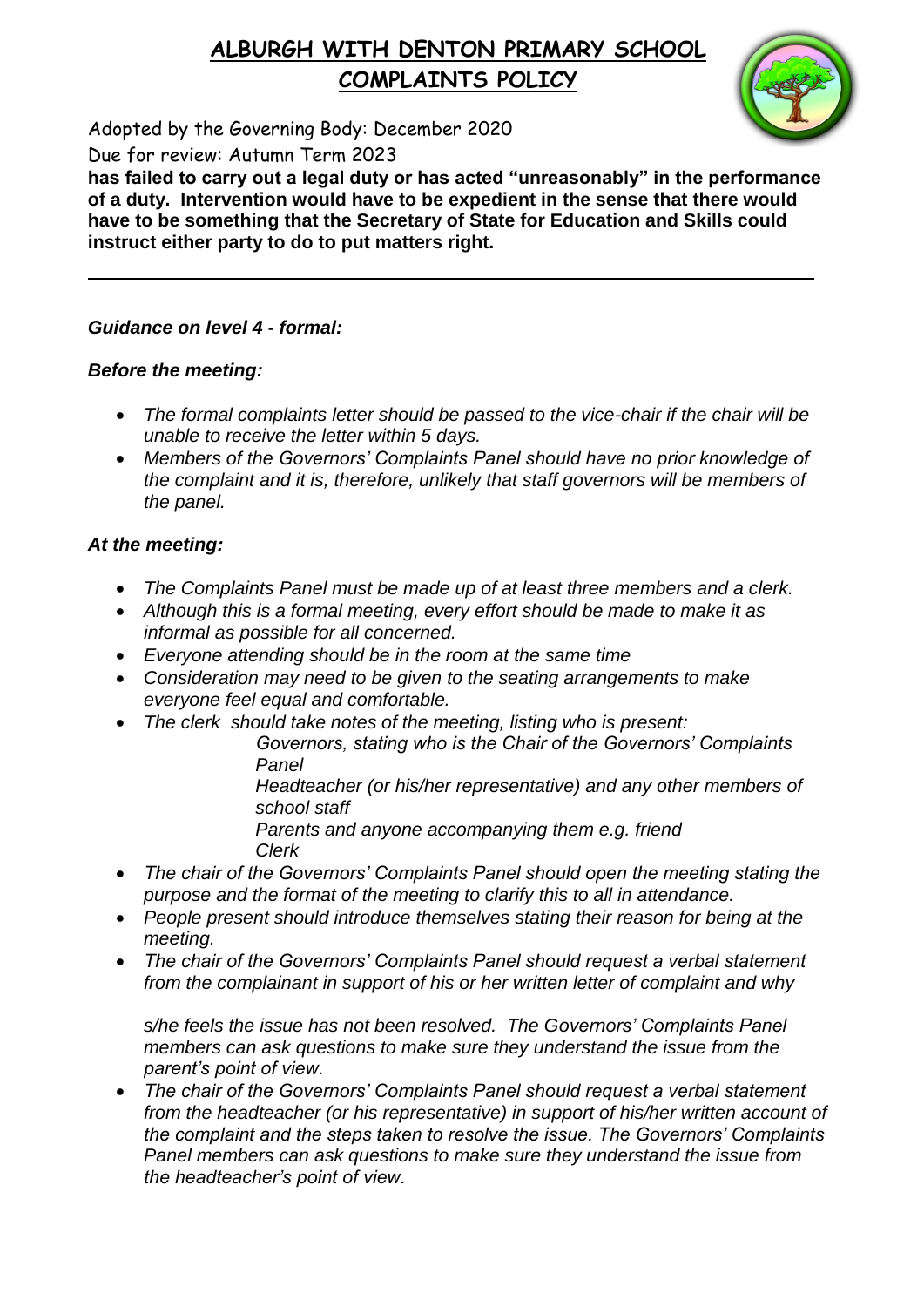

Adopted by the Governing Body: December 2020 Due for review: Autumn Term 2023

- *The members of the Governors' Complaints Panel should make sure they fully understand the issues and ask any further questions to clarify any points that are still not clear to them.*
- *The chair of the Governors' Complaints Panel must ask the complainant and the headteacher (or his representative) if they are satisfied that they have provided all the information they wanted or if there is something they wish to add and if they feel they have had a fair hearing.*
- *When the Governors' Complaints Panel members understand all the issues, the chair will ask all parties to leave except the panel members and the clerk.*

### *After the meeting:*

- *The Governors' Complaints Panel members then discuss the issues in private and the clerk remains to record the decision.*
- *The Panel members will need to consider the information, come to a decision and suggest a way to resolve the issue taking into account the best interests of the child or children.*
- *When the Panel have reached a decision the Clerk will inform everyone concerned in writing as soon as possible, but in any event, within 10 school days of the panel meeting.*

### *The decision of the Governor's Complaints Panel is final.*

**Once a Governor's Complaints Panel has heard a complaint, and it is clear that correct procedures have been followed, that specific complaint cannot be reopened. If a request is received in this respect, the chair of governors should inform the complainant that the matter is closed.** 

**Any complaints concerning the conduct of school staff will be handled in accordance with the schools internal disciplinary procedures. The details of such an investigation will remain confidential.** 

**Some complaints regarding admissions, the curriculum or special educational needs are covered by statutory regulations. The headteacher or deputy headteacher can give information about these issues or advice can be sought from the Customer Service Centre on 0844 800 8001 or e-mail: information@norfolk.gov.uk**

**Extended Schools: the governing body should ensure that any third party provider offering activities and services through the extended schools programme has their own complaints procedure in place. Governors would need to have a discussion around, and make a decision about, what happens when the third party provider's complaints process is exhausted and the matter is not resolved and whether it should then be referred to a Governors' Complaints Panel. This would ensure that the Governors are kept aware of complaints about provision.** 

*Vexatious Complainants: it is important to distinguish between people who make a number of complaints because they really think things have gone wrong, and people who*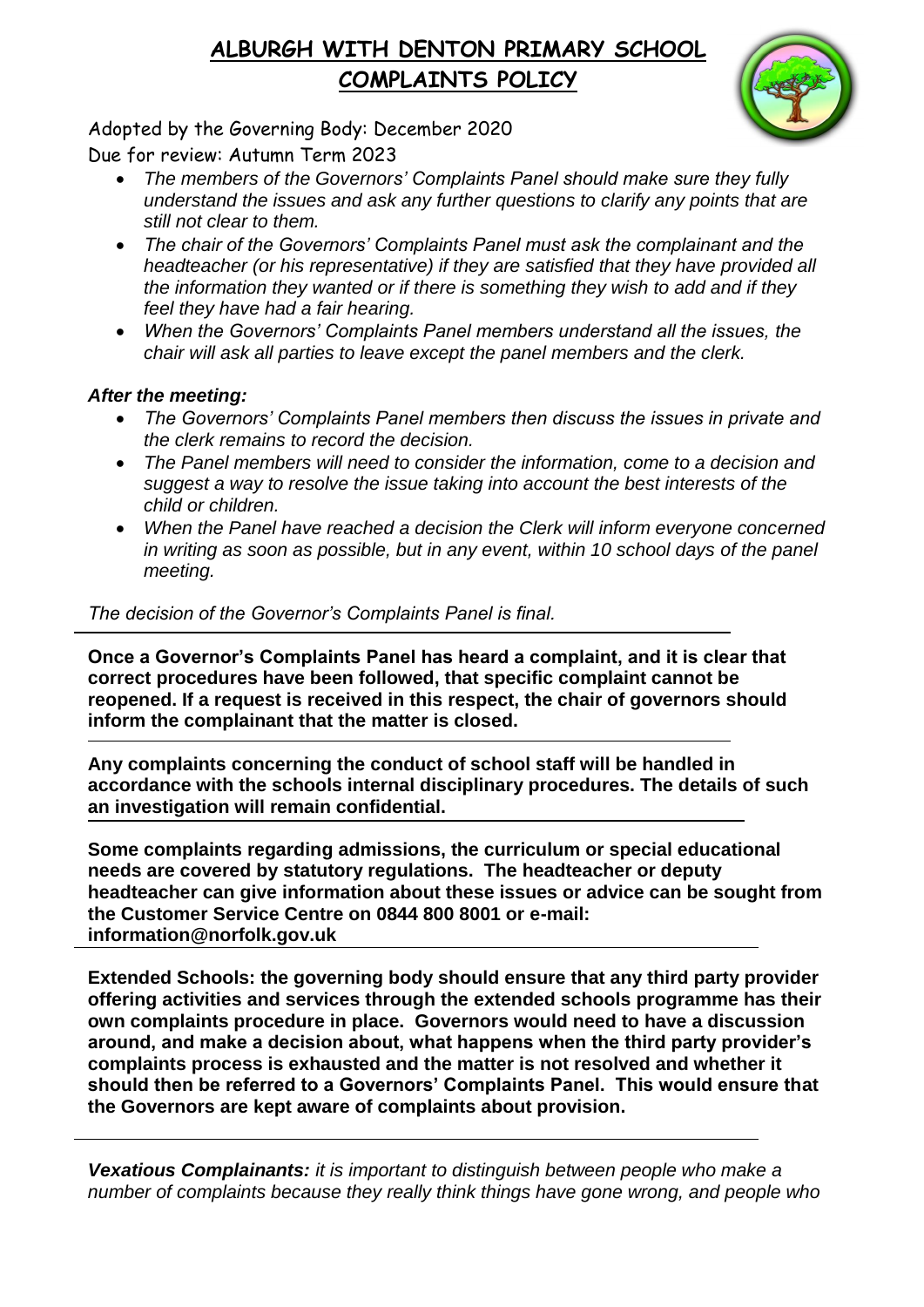

Adopted by the Governing Body: December 2020

Due for review: Autumn Term 2023

*are being difficult. Complainants can be frustrated and aggrieved and it is therefore important to consider the merits of the case rather than their attitude. Even though someone has made vexatious complaints in the past, it cannot be assumed that the next complaint is also vexatious. Each complaint must be considered as to whether it is vexatious or genuine. There is no way of avoiding evaluating each complaint.*

**Please see the next page for flowchart.**